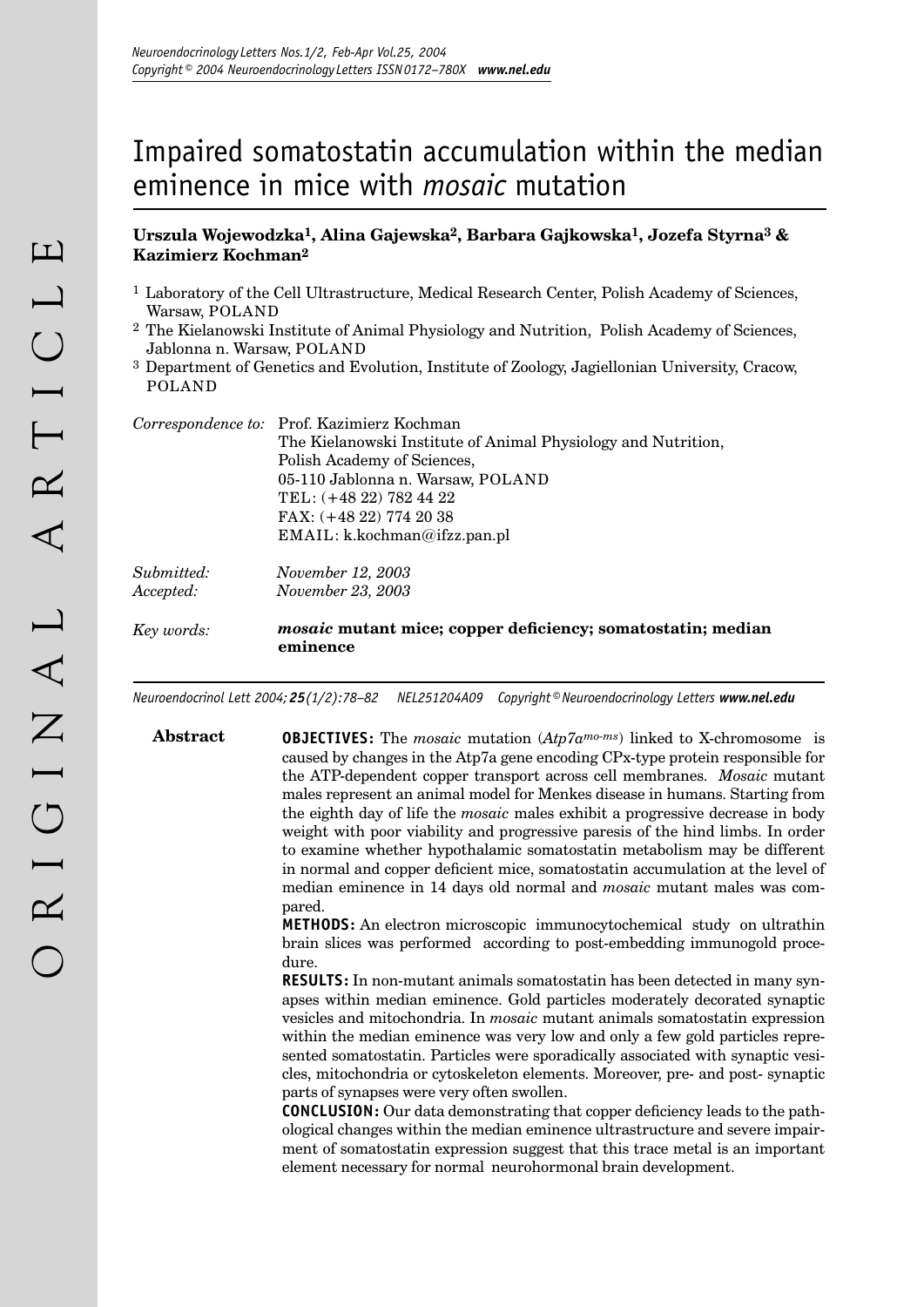## **Introduction**

Copper and other trace metals like iron, zinc, manganese and molybdenum maintain living systems through catalytic and structural roles they play in proteins and other biomolecules. Since discovery that copper was necessary for hemoglobin formation in rats [1] many attention have been paid to reveal its specific role in metabolic processes within the cell. Copper is now recognized as an essential cofactor of enzymes catalyzing redox reactions and among over 30 enzymatic and non enzymatic copper-dependent proteins there are cytochrome c-oxidase, superoxide dismutase, ceruloplasmin, copper-thionein, proteinlysine 6-oxidase, dopamine-β-monooxygenase, dopamine β-hydroxylase, monophenol monooxygenase and peptide- $\alpha$ -amidating monooxygenase [2, 3]. The transport of copper ions across membrane barrier occurs via membrane-bound, copper transporting adenosine triphosphatases (Cu-ATPases) belonging to the P-type ATP-ase family [4, 5] that enable cellular egress of this metal and copper transporter CTR1, encoded by *Ctr1*  gene, responsible for copper uptake [6, 7]. That copper transport via the membrane is carefully balanced has been revealed by the discovery of two human recessive genetic disorders associated with altered copper metabolism: Menkes syndrome and Wilson disease as well as by the finding that inactivation of the *Ctr1* gene in mice leads to early embryonic lethality in homozygous mutant embryos [7]. Isolation and cloning of the gene responsible for X-linked Menkes disease, have shown that defect in the ubiquitously expressed *ATP7A* gene is responsible for the sequestration of copper in the intestine and kidney what in a consequence leads to its deficiency in the remaining parts of the body [8, 9] while defect in *ATP7B* gene, whose expression is liver specific, is responsible for autosomal recessive Wilson disease [10, 11] characterized by the toxic accumulation of copper in liver and brain.

The *mosaic* mutation (*Atp7amo-ms*) linked to X-chromosome arose spontaneously in the outbred mouse colony of the Department of Genetics and Evolution, Jagiellonian University, Cracow, Poland [12, 13] and is caused by changes in the Atp7a gene encoding CPxtype protein [5] responsible for the ATP-dependent copper transport across cell membranes. Comparison between mouse *Atp7a* and human *ATP7A* genes revealed a significant homology and mouse *mosaic* mutant males represent an animal model for Menkes disease in humans [14, 15]. Several clinical features characteristic for copper deficiency have been observed in mosaic mutant mice, including defect in pigmentation and hair structure [13], short life-span for *mosaic* male hemizygous and female homozygous (they die at about the 16 postnatal day) as well as decreased copper level in brain, liver and heart and increased accumulation in the small intestine and kidneys [16, 17]. Moreover, it has been reported that starting from the eighth day of life the *mosaic* mutant males exhibit a progressive decrease in body weight with poor viability and progressive paresis of the hind limbs [18, 13].

Observed impaired body growth suggests that growth axis activity might be also changed in these animals. So far there are no studies on discrete brain structures morphology in *mosaic* mutant males as well as no data concerning somatostatin synthesis and localization in their brains. Isolated from hypothalamic extracts tetrapeptide somatostatin [19] was shown to inhibit the release of growth GH from the anterior pituitary. Immunocytochemical studies combined with retrograde neuronal tracing have shown that projecting to the median eminence somatostatin-containing nerve fibers originate in somatostatinergic perikarya in the hypothalamic periventricular nucleus (PeN) as well as ventromedial hypothalamic nucleus (VMH) [20, 21, 22] and are part of the parvocellular system [23] inhibiting hormone secretion from the anterior pituitary gland.

In order to examine whether hypothalamic somatostatin metabolism may be different in normal and copper deficient mice, the purpose of this study was to compare somatostatin accumulation at the level of median eminence in 14 days old normal and *mosaic* mutant males.

### **Material and Methods**

Animals were bred in The Department of Genetics and Evolution of the Jagiellonian University, Cracow. Hemizygous mutant males *Ms/–* were obtained from crosses between heterozygous females Ms/+ and normal males  $+/-$ . All experimental (n = 5) and control  $(n=5)$  animals were of 14 days of age. The mice were kept under controlled light (LD 12:12) and temperature (22 C) conditions with free access to standard Murigran diet (Motycz, Poland) and tape water.

For ultrastructural and immunocytochemical studies mice were sacrificed by transcardiac perfusion with 0.1% glutaraldehyde and 4% paraformaldehyde in 0.1M PBS. Then, blocks of brain tissue containing median eminence were carefully excised, washed for 30 min in PBS and soaked for 1h with 1% OsO4. Next, samples were subsequently dehydrated in an ethanol gradient and finally embedded in Epon. Ultrathin sections were processed according to the post-embedding immunogold procedure. The sections were mounted on formvar-coated nickel grids, incubated for 10 min in 10% hydrogen peroxide then rinsed for 15 min in water and PBS an finally blocked for 10 min in 3% BSA in PBS.

The rabbit anti-somatostain antibody (ICN, Biomedicals, Inc., Aurora, Ohio, USA) was diluted 1:50 in PBS and kept for 1h at 37C. After that antibody was applied to tissue slices for overnight incubation at 4C, and next day grids were washed for 30 min in PBS and exposed to donkey anti-rabbit IgG conjugated with 18 nm colloidal gold particles (Jackson Immuno Research Laboratories West Grove, DA, USA) diluted 1:50 in PBS. After 1h incubation at 37C grids were washed for 15 with PB and rewashed in redistilled water for 15 min. The samples were air dried, stained for 15 min with 4,7% water solution of uranyl and finally for 5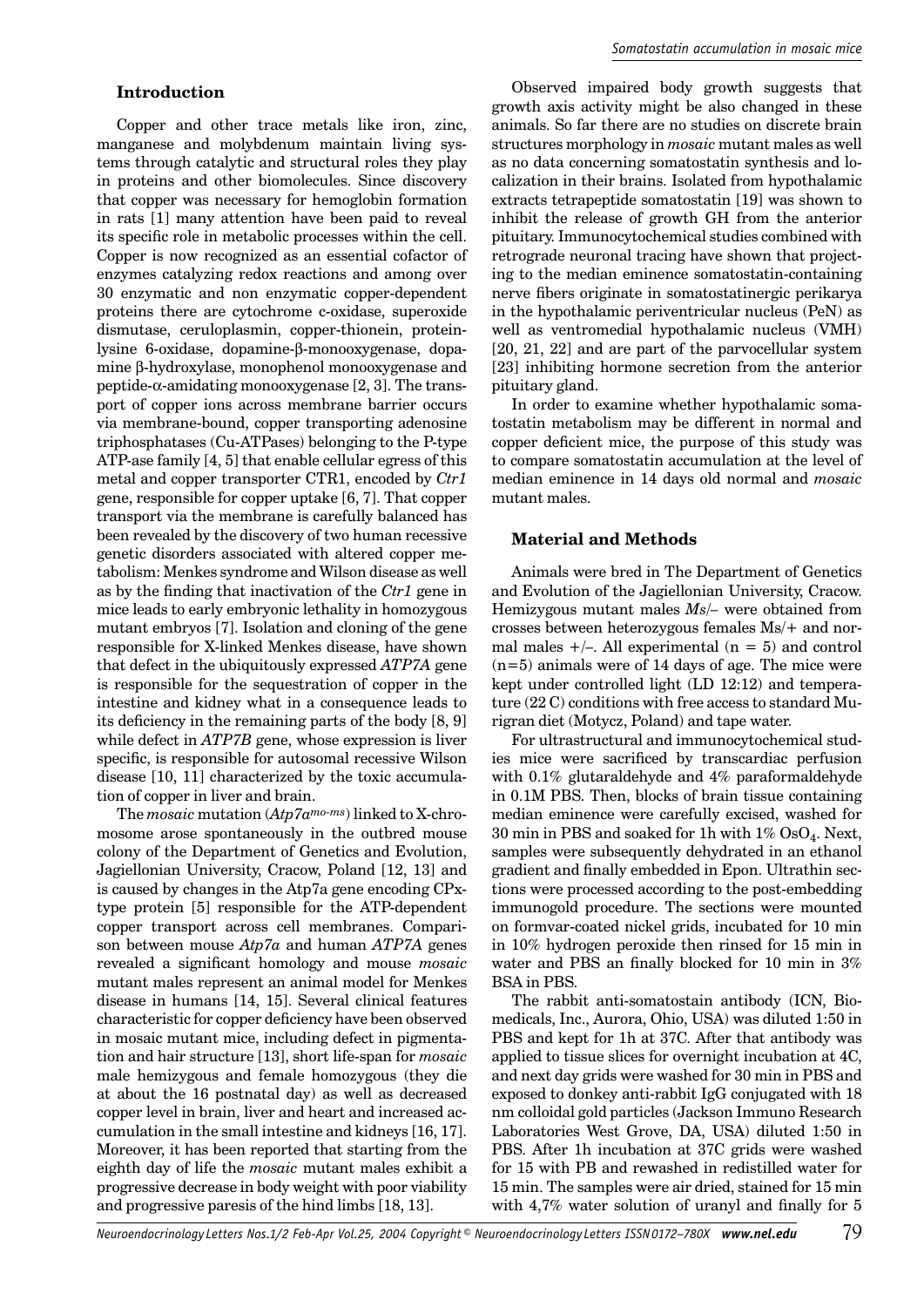

**Fig.1.** Ultrastructure of the median eminence in normal 14 days old, non-mutant male mouse. Picture presents synapses (S) containing somatostain-like gold particles moderately decorating synaptic vesicles, mitochondria and synaptic membranes. Bar = 500nm



**Fig. 2.** Ultrastructure of the median eminence in 14 days old, *mosaic* mutant male mouse. In copper deficient mutant male only a few somatostatin-like gold particles are present in morphologically changed, swollen synapses. Bar = 500nm.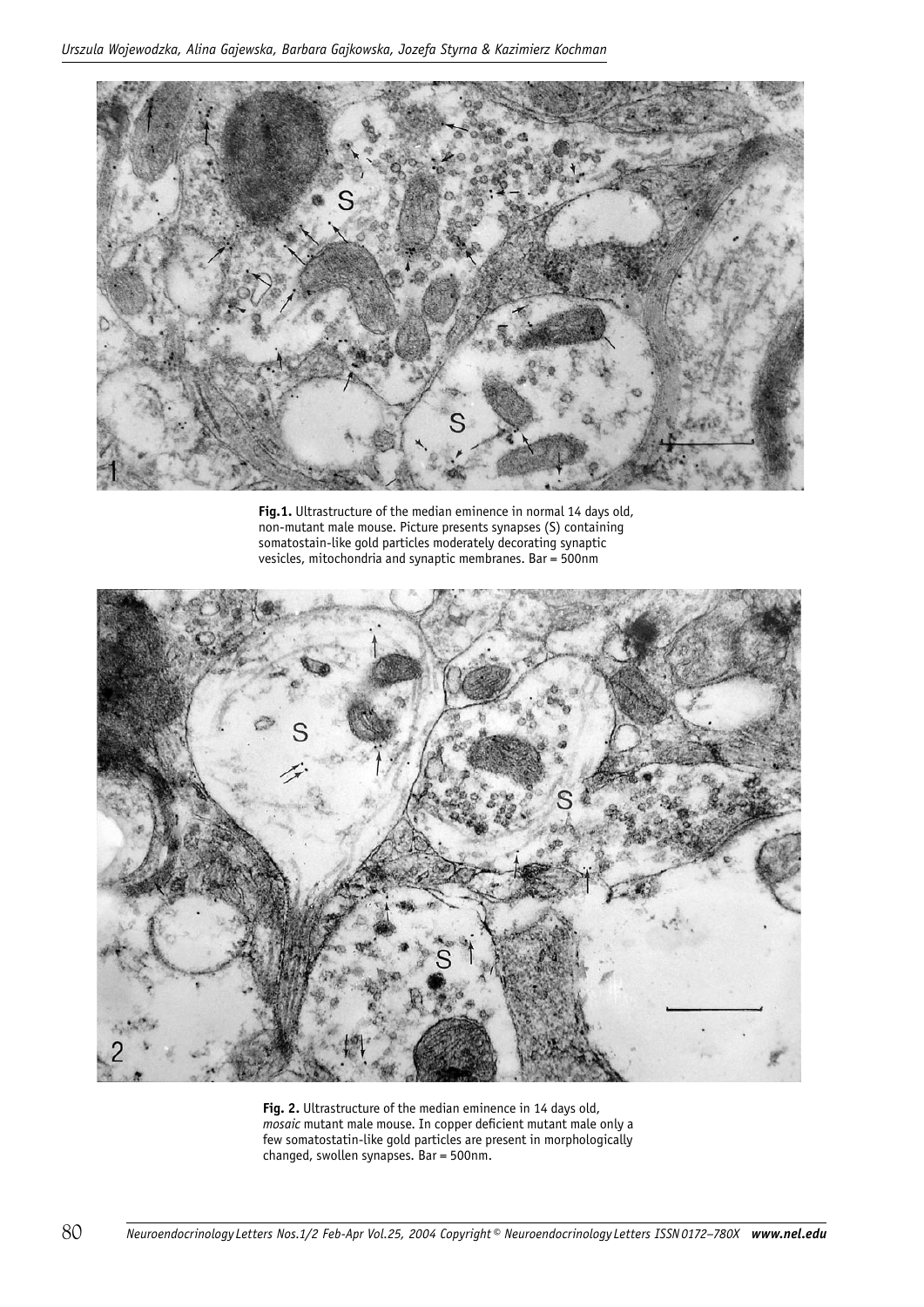min with lead citrate. Grids incubated with 3% BSA in PBS instead of rabbit anti-somatostain antibody served as a method control The sections were examined and photographed in JEOL 1200 EX electron microscopy.

### **Results and Discussion**

Presented results demonstrate a significant differences in the immunohistochemical distribution of somatostatin in median eminence of *mosaic* and normal mouse brain. As shown in Fig 1, in non-mutant control animals somatostatin has been detected in many synapses within this region. Gold particles (18nm) moderately decorated synaptic vesicles and mitochondria, thus showing that in non-mutant mice somatostatin synthesis occurs in a normal way. But in *mosaic* mutant animals with genetically impaired copper absorption, somatostatin expression within the median eminence was very low. As presented in Fig.2 only a few gold particles represented somatostatin in this structure and they were sporadically associated with synaptic vesicles, mitochondria or cytoskeleton elements. Moreover, pre- and post- synaptic parts of synapses were very often swollen.

Our data demonstrating that copper deficiency leads to the pathological changes within the median eminence ultrastructure and severe impairment of somatostatin expression suggest that this trace metal is also an important element involved in neurohormonal brain development. With its deficit, median eminence – a crucial hypothalamic structure responsible for the neurohormones release into the portal circulation – appears to be significantly less functional, what in consequence may lead to disorder in neurohormonal activity. Somatostatin is one of the neurohormones released from the median eminence into the hypophyseal portal circulation, then carried to the anterior pituitary where it inhibits GH, TSH as well as prolactin release [24] and together with GH-releasing hormone (GHRH) acts in concert to regulate pulsatile GH secretion [25, 26]. Since growth hormone is the key hormone responsible for the body growth and metabolism regulation [27] changes in its synthesis and release pattern evoked by altered hypothalamic somatostatin activity may in consequence lead to the impairment of body growth in *mosaic* mutant male mice*.* Studies on effects of perinatal copper deficiency in 1 month old Sprague-Dawley rat offspring have shown that low copper treatment resulted not only in an impaired body growth and 10-fold lower liver copper levels [28] but also caused a significant changes in copper and brain catecholamines content in discrete brain structures. Moreover, copper deficiency impairs the developmental expression of PKC isoforms thus severely affects brain development as well as is known for its crucial role in catalyzing  $\alpha$ -amidation of several neuropeptides [29, 30]. Our results show that copper is also necessary for brain somatostatin activity development but detailed studies are needed to explain the precise levels (neurons development, neuropeptide

synthesis, processing, transport, release) at which copper might be significantly involved.

#### **Acknowledgments**

The authors wish to express their thanks to Dr Tomasz Blasiak (Institute of Zoology, Jagiellonian University, Cracow) for his skillful help in mice brain preparation.

#### **REFERENCES**

- 1 Hart EB, Steenbock J, Wadel J, Elvehjem CA. Iron in nutrition. VII. Copper as a supplement to iron for hemoglobin building in the rat. J Biol Chem 1928; **77**: 797–812
- 2 Prohaska JR. Biochemical changes in copper deficiency. J Nutr Biochem 1990; **1**: 452–461
- 3 Linder MC, Wooten L, Cerveza P, Cotton S, Shulze R, Lomeli N. Copper transport. Am J Clin Nutr 1998; **67**(supl): 965S–971S
- 4 Vulpe CD, Packman S. Cellular copper transport. Annu Rev Nutr 1995; **15**: 293–322
- 5 Gitshier J, Motaff B, Reilly D, Wood WI, Fairbrother WJ. Solution structure of fourth-metal binding domain from the Menkes copper-transporting ATPase. Nature Struct Biology 1998; **5**: 47–54
- 6 Zhou B, Gitschier J. h*CTR1*: A human gene for copper uptake identified by complementation in yeast. Proc Natl Acad Sci USA 1997; **94**:7481–7486
- 7 Kuo Y-M, Zhou B, Cosco D, Gitschier J. The coper transporter CTR1 provides an essential function in mammalian embryonic development. Proc Natl Acad Sci USA 2001; **98**:6836–6841.
- 8 Vulpe C, Levinson B, Whitney S, Packman S, Gitschier J. Isolation of a candidate gene for Menkes disease and evidence that it encodes a copper-transporting ATPase. Nat Genet 1993; **3**: 7–13
- 9 Mercer JFB, Livingston J, Hall BT. Isolation of a partial candidate gene for Menkes disease by positional cloning. Nat Genet 1993; **3**: 20–5
- 10 Yamaguchi Y, Heiny ME, Gitlin JD. Isolation and characterization of a human liver cDNA as a candidate gene for Wilson disease. Biochem Biophys Res Commun 1993; **197**: 271–277
- 11 Bull PC, Thomas GR, Rommens JM, Forbes JR, Cox DW. The Wilson disease gene is a putative copper transporting P-type ATPase similar to Menkes gene. Nat Genet 1993; **5**:327–336
- 12 Krzanowska H. New mutation. Mouse News Lett 1966; **35**: 34–35
- 13 Styrna J. Analysis of causes of lethality in mice with the Ms (Mosaic) gene. Genet Polon 1977; **18**: 61–79
- 14 Cecchi C, Avner P. Genomic organization of the *mottled* gene, the mouse homologue of the human Menkes disease gene. Genomics 1996; **37**: 96–104
- 15 Qian YM, Tiffany-Castiglioni E, Harris ED. A Menkes P-type ATPase involved in copper homeostasis in the central nervous system of the rat. Mol Brain Res 1997; **48**:60–66
- 16 Lenartowicz M, Sasula K. Altered copper metabolism in the mosaic mutant mice. Nutrition Res 2000; **20**:1467–1471
- 17 Lenartowicz M, Sasula K, Zawadowska B. Alterations in kidney morphology in mice with *mosaic* mutation . Folia Histochem et Cytobiol 2001; **39**: 275–281
- 18 Radochonska A. Effect of the gene Mosaic (Ms) on growth rate, weight of organs and hair structure in mouse. Genet Polon 1970; **11**: 257–274
- 19 Brazeau P, Vale W, Burgus R, Ling N, Butcher M, Rivier J, Guillemin R. Hypothalamic polypeptide theta inhibits the secretion of immunoreactive pituitary growth hormone. Science 1973; **179**: 77–79
- 20 Kawano H, Daikoku S. Somatostatin-containing neuron systems in the rat hypothalamus: retrograde tracing and immunohistochemical studies. J Comp Neurol 1988; **271**: 293–299
- 21 Romero MI, Phelps CJ. Identification of growth hormone-releasing hormone and somatostatin neurons projecting to the median eminence in normal and growth-deficient ames dwarf mice. Neuroendocrinology 1997; **65**: 107–116